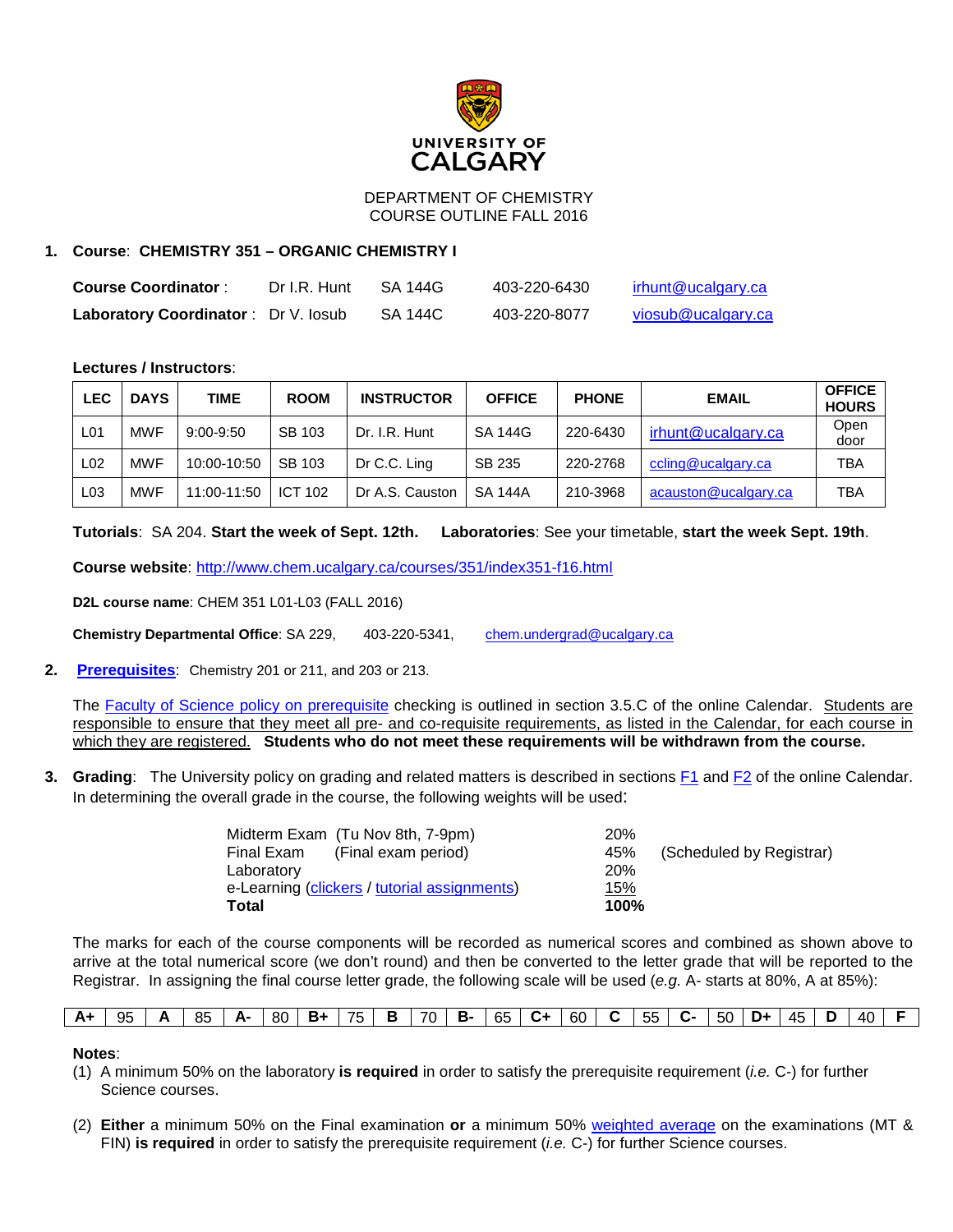- (3) Notes (1) and (2) mean that if a student scores below 50% in **either** the laboratory **or** the examination component, then the *maximum* course letter grade they can obtain in Chem 351 is a D+.
- (4) The **e-Learning mark** is based on the best five out of six components: five equally weighted [tutorial assignments](http://www.chem.ucalgary.ca/courses/350/351assignments_F16.html) to be completed using Moodle (free system) and the Top Hat ["clicker"](http://www.chem.ucalgary.ca/courses/351/clickers.html) mark. The Top Hat "clicker" mark is based equally on your responses and participation to questions asked during in lecture time. If you opt not to use Top Hat then your e-Learning mark automatically comes from the tutorial assignments.
- (5) [Tutorial assignments](http://www.chem.ucalgary.ca/courses/350/351assignments_F16.html) are written under "exam conditions" (as described below). You will be allowed to use a nonprogrammable calculator and/or model kit and have access to a periodic table and spectroscopy data tables if required. Absolutely no other resources of any kind can be used while completing an assignment, (see course website for more details). Breaking these rules will be treated as academic misconduct.
- (7) Students who have taken this course before at the University of Calgary *may* have the option to [opt out of the](http://www.chem.ucalgary.ca/courses/351/laboratory/labopt.html)  [laboratory component.](http://www.chem.ucalgary.ca/courses/351/laboratory/labopt.html) If a student wishes to exercise this option, they *must* complete the arrangements with the Chemistry Undergraduate Program Coordinator (SA 229) *before* 4:30pm Friday September 23rd 2015.
- **4. Missed Components of Term Work**: The regulations of the Faculty of Science pertaining to this matter are found in the Faculty of Science area of the Calendar in [section 3.6.](http://www.ucalgary.ca/pubs/calendar/current/sc-3-6.html) It is the student's responsibility to familiarize themselves with these regulations. See also [Section E.6](http://www.ucalgary.ca/pubs/calendar/current/e-3.html) of the University Calendar.

### **Deferred examinations will ONLY be provided for the Final Examination and then only with the** *approval of the Associate Dean.*

Absences from the midterm must be reported within 48 hrs. In the event that a student misses the midterm due to illness then an official medical note will be required. If a student misses the midterm for other reasons, then analogous documentation will be required. The Chem 351 course coordinator will need to see the original documentation for review / decision and keep it (or a copy) for their records. The documentation must be provided to the course coordinator within 15 days of the date of the midterm in order for an excused absence to be considered. If an excused absence is approved, then you will be awarded a midterm grade equal to your final examination grade. If no such documentation is provided within this time frame then a grade of zero will be assigned to the midterm.

### **5**. **Scheduled out-of-class activities:**

Any regularly scheduled **University of Calgary** classes have precedence over any out-of-class-time activity.

The **CHEM 351 MIDTERM** will be held on the **EVENING of TU NOV 8th 2016, 7:00-9:00pm**.

**If you have a conflict with the scheduled Chem 351 Midterm time, please email the course coordinator** *including a copy of your weekly university schedule* **(email facilitates a reply** *etc.***) as soon as possible BUT A MINIMUM OF TEN DAYS in advance of the midterm date so that an ALTERNATE examination time can be arranged for you. See note in section 4 about deferred examinations.**

If another class has an out of class course activity, such as a midterm, that conflicts with any part of your Chem 351 (lecture, laboratory or tutorial) then **they** are **required** to make alternate arrangements that fit your schedule so you must contact that course coordinator for them to make those required alternate arrangements.

### **6. Course Materials** (available from the Bookstore)

**Textbook:** No text book is required. We will provide links to the Organic Chemistry etext on the course website.

If you wish to purchase a textbook because it better suits your individual learning style, then "Organic Chemistry" by Jones (Norton publisher) is a good choice for our courses, otherwise ask your instructor.

**Molecular Models**: *very strongly* recommended (they are an allowed resource in examinations).

**Chemistry 351 Laboratory Manual** (free, online on the [course website\)](http://www.chem.ucalgary.ca/courses/350/index351-f16.html).

A self-duplicating **Laboratory Notebook** (required)

**Top Hat account** (*available* from Top Hat, see [course website](http://www.chem.ucalgary.ca/courses/350/index351-f16.html) for more details, free for UofC students)

**7. Examination Policy:** The University policies around examinations and tests are described in the Calendar [section G](http://www.ucalgary.ca/pubs/calendar/current/g.html) on examinations.

In F16, as part of a pilot program, Chem 351 will provide a **supplemental examination** option for eligible students. Supplemental examinations provide some students who have earned a D+ or lower overall with an additional opportunity to demonstrate prerequisite competence and earn a "C-" grade in the course so that it can be used as a prerequisite. Further details on the Faculty of Science regulations and fee for supplemental examinations are found in the Faculty of Science area on the Calendar in [section 3.6C](http://www.ucalgary.ca/pubs/calendar/current/sc-3-6.htm)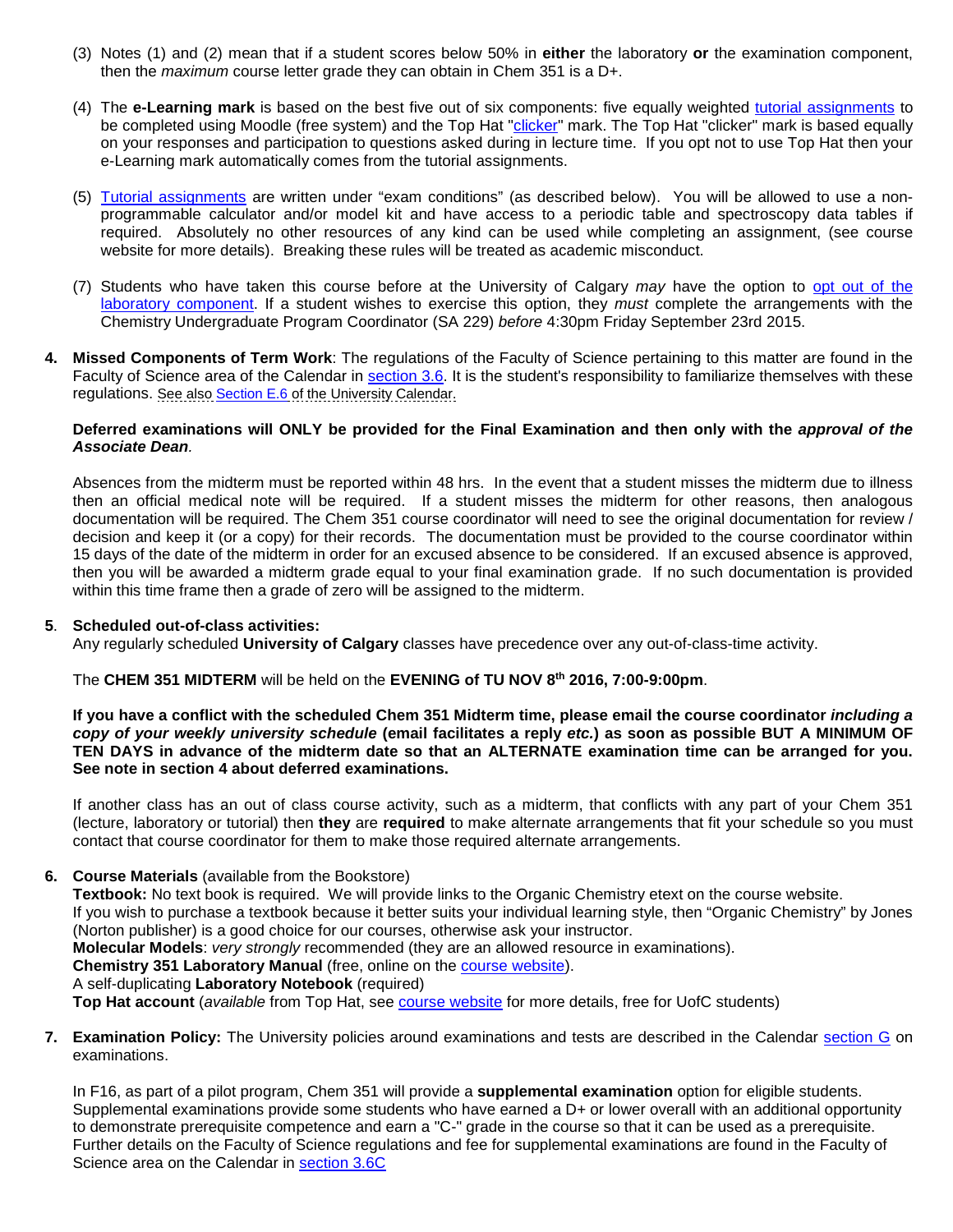"**Exam conditions**" All examinations, tutorial assignments, laboratory quizzes *etc*. are closed book. Model kits and nonprogrammable calculators are allowed, a periodic table and spectroscopy data tables will be provided if required. **No other aids** including any form of "cheat" or "data" materials. Wireless devices and other electronic devices are not allowed.

All examinations are common to all sections, *i.e.* students in L01, L02 and L03 write the same examinations. All the instructors are involved in determining content coverage, creating, selecting and reviewing examination questions, creating and reviewing grading rubrics and grading of student answers as well as reviewing the grades once collated.

**8. Approved Mandatory and Optional Course Supplemental Fees**: The Department of Chemistry has a laboratory glassware breakage fee. At the start of the course, each student is assigned a locker and checks-in to establish that they have a complete set of usable glassware. By signing for check-in, a student agrees that they are now responsible for the glassware until check-out. Any equipment that is missing, unusable or has been replaced during the semester will be charged to the student. All students, even those who withdraw early from the course must check out of the laboratory before the last day of lectures. Any student who fails to check out before the last day of lectures for the term will be assessed a charge of \$30.00. If this fee is not paid by the last day of the final examination period of the term, an additional \$10.00 administrative fee will be charged and university services (registration, transcripts, etc.) may be withheld.

We keep the original signed form until the end of the course. This is like any rental agreement.... if you rent a car, you check it over before you take it because you know you will have to pay for any damage that occurs while it is in your possession..... you are renting the laboratory equipment from us for the duration of the semester, except there is no charge unless you break or misplace your equipment.

**9. Writing across the curriculum statement:** *e.g.* In this course, the quality of the student's writing in laboratory reports will be a factor in the evaluation of those reports. See also [Section E.2](http://www.ucalgary.ca/pubs/calendar/current/e-2.html) of the University Calendar.

### **OTHER IMPORTANT INFORMATION FOR STUDENTS:**

- *(a)* Misconduct: Academic misconduct (cheating, plagiarism, or any other form) is a very serious offence that will be dealt with rigorously in all cases. A single offence may lead to disciplinary probation or suspension or expulsion. The Faculty of Science follows a zero tolerance policy regarding dishonesty. Please read the sections of the University Calendar under [Section K.](http://www.ucalgary.ca/pubs/calendar/current/k.html) Student Misconduct to inform yourself of definitions, processes and penalties.
- **(b) Assembly Points:** In case of emergency during class time, be sure to FAMILIARIZE YOURSELF with the information on [assembly points.](http://www.ucalgary.ca/emergencyplan/assemblypoints)
- **(c) Academic Accommodation Policy:** Students needing an Accommodation because of a Disability or medical condition should contact Student Accessibility Services in accordance with the [Procedure for Accommodations for Students with](http://www.ucalgary.ca/policies/files/policies/procedure-for-accommodations-for-students-with-disabilities_0.pdf)  [Disabilities.](http://www.ucalgary.ca/policies/files/policies/procedure-for-accommodations-for-students-with-disabilities_0.pdf) Students needing an Accommodation in relation to their coursework or to fulfil requirements for a graduate degree, based on a Protected Ground other than Disability, should communicate this need, preferably in writing, to the Associate Head of Chemistry, Dr. Farideh Jalilehvand, by email [ahugchem@ucalgary.ca](mailto:ahugchem@ucalgary.ca) or phone (403) 220-5353.
- **(d) Safewalk:** Campus Security will escort individuals day or night [\(http://www.ucalgary.ca/security/safewalk/](http://www.ucalgary.ca/security/safewalk/)). Call 220-5333 for assistance. Use any campus phone, emergency phone or the yellow phones located at most parking lot pay booths.
- **(e) Freedom of Information and Privacy:** This course is conducted in accordance with the Freedom of Information and Protection of Privacy Act (FOIPP). As one consequence, students should identify themselves on all written work by placing their name on the front page and their ID number on each subsequent page. For more information see also [http://www.ucalgary.ca/secretariat/privacy.](http://www.ucalgary.ca/secretariat/privacy)
- **(f) Student Union Information:** VP Academic Phone: 403 220-3911 Email: [suvpaca@ucalgary.ca](mailto:suvpaca@ucalgary.ca) SU Faculty Rep. Phone: 403 220-3913 Email: [science1@su.ucalgary.ca,](mailto:science1@su.ucalgary.ca) [science2@su.ucalgary.ca](mailto:science2@su.ucalgary.ca) and [science3@su.ucalgary.ca;](mailto:science3@su.ucalgary.ca) Student Ombuds Office: 403 220-6420 Email [ombuds@ucalgary.ca](mailto:ombuds@ucalgary.ca) <http://ucalgary.ca/provost/students/ombuds>
- **(g) Internet and Electronic Device Information:** You can assume that in all classes that you attend, your cell phone should be turned off unless instructed otherwise. Also, communication with other individuals, via laptop computers, Blackberries or other devices connectable to the Internet is not allowed in class time unless specifically permitted by the instructor. If you violate this policy you may be asked to leave the classroom. Repeated abuse may result in a charge of misconduct.